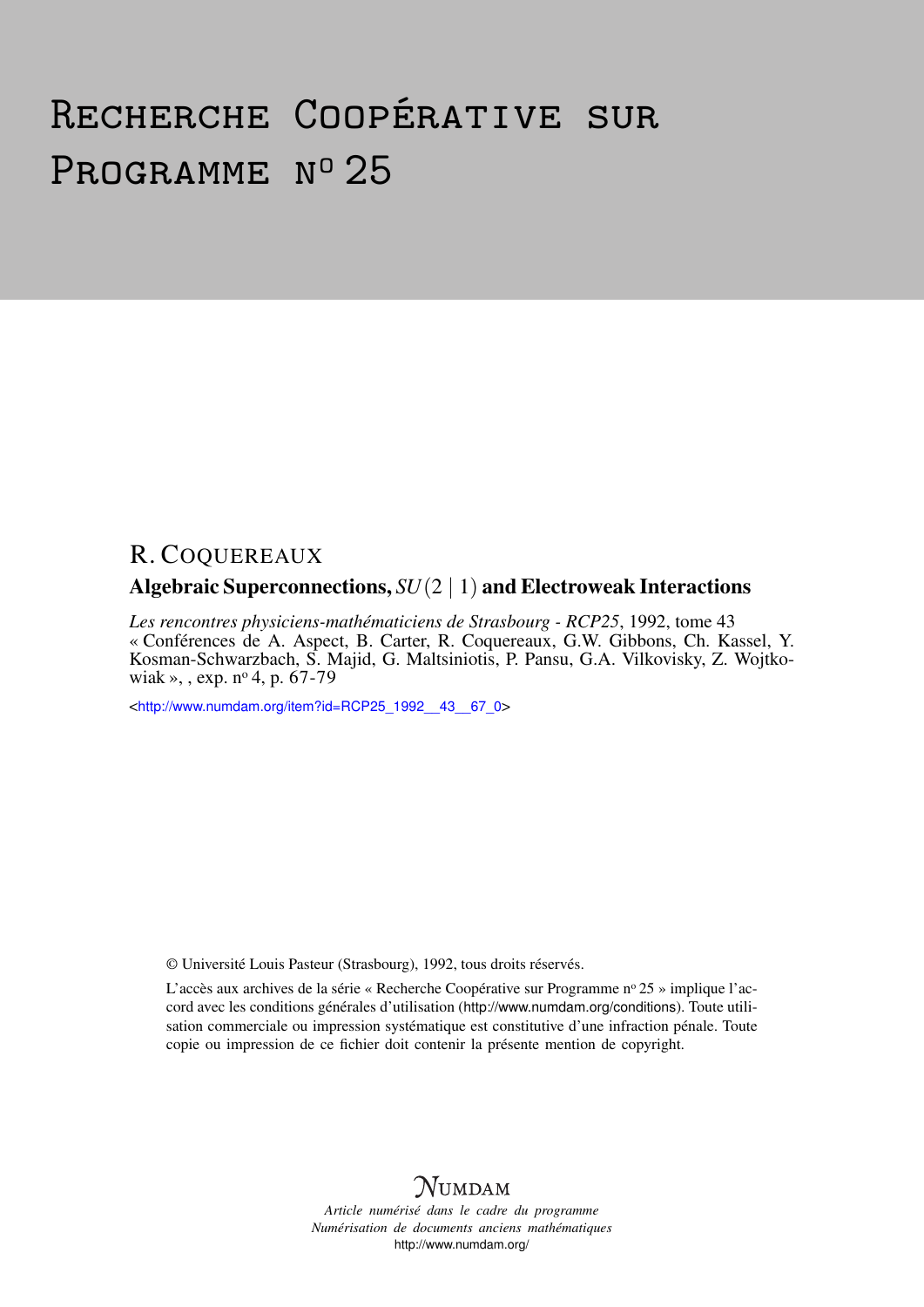# **Algebraic superconnections,**   $SU(2|1)$  and electroweak interactions  $(*)$

R. Coquereaux Centre de Physique Théorique CNRS Luminy - Case 907 F 13288 - Marseille Cedex 9 (France)

Talk given at Strasbourg, I.R.M.A. R.C.R No 25, April 1991

**Abstract** : We describe a formalism using both ideas of non commutative geometry and of Lie super-algebras to describe the geometry of Yang Mills fields and symmetry breaking

**Keywords** : Standard Model, Higgs fields, Lie Superalgebras, Non Commutative Geometry.

(\*) Ce texte reprend une prépublication du Centre de Physique Théorique de Décembre **Ί991** - CPT **90** /P.E .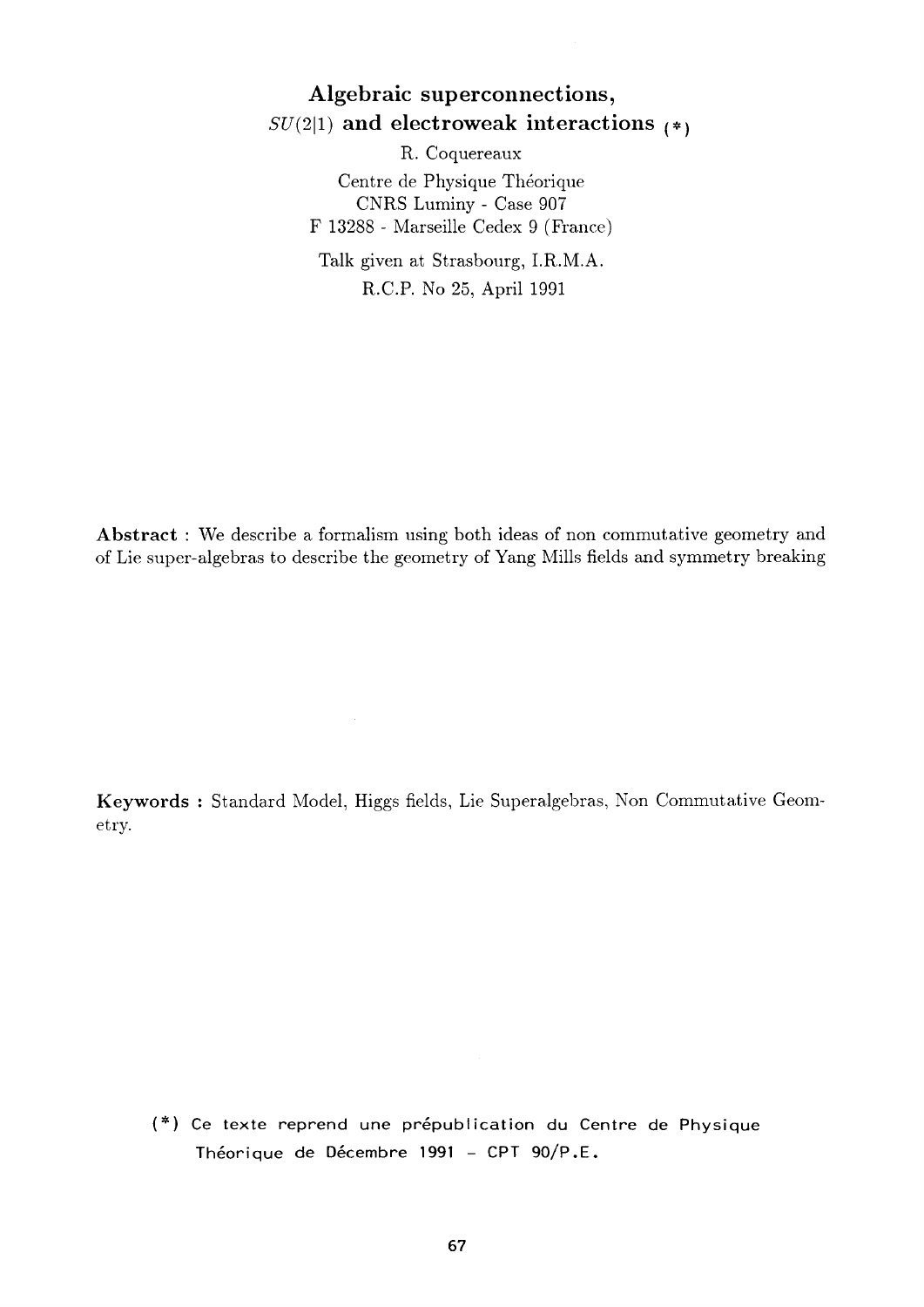# **Algebraic superconnections,**  SÎ7(2|1) **and electroweak interactions**

# **Introduction**

The purpose of this contribution is to present a new mathematical description of the phenomenon of symmetry breaking and Higgs mechanism in Physics. The traditional description uses differential geometry and involves the reduction of a principal bundle with structure group G to a sub-bundle with structure group  $H \in G$ . The Higgs field responsible for the reduction is related to a global section of a fiber bundle with fibers diffeomorphic with the homogeneous space  $G/H$ . This is not the road that we are going to follow: we shall describe the Higgs field as part of a "generalized connection". Of course, the very definition of what is meant by connection, in this wider sense, should be precised in the sequel. Conceptually, this description can be related to the study of symmetries of Yang-Mills on spaces that can be written locally as  $M \times F$ . When M and F are smooth manifolds, tools of usual differential geometry suffice. When this is not the case, for instance when *F* is chosen as a discrete set, tools of non-commutative geometry become relevant. One important ingredient is then the replacement of the commutative algebra of functions on Space(-Time) by a non-commutative algebra which, in the simple example that we are going to study, is just a matrix algebra of functions. Another conceptual change involves the replacement of the Dirac operator coupled to a Yang-Mills field by the Yukawa operator -interpreted as a mass operator- coupled to a Higgs field. It is rather surprising to notice that the "old" Yukawa operator provides the simplest non trivial example of a Dirac operator in non commutative geometry.

The formalism that we are going to present was, at the beginning, strongly influenced by A. Connes ideas and in particular by the article [1]. However, evolution follows different paths. The relation between the approach that will be described below and, for example, the ideas found in the book [2] are still to be clarified. A simple presentation of our ideas can be found in [3] and many comments and extensions are discussed in [4] (see also [5]). Because the mathematical tools are new, we will refrain from adopting a dogmatic style. This means that we shall only describe what we do and what we get in particular examples leaving to others (and to to the future) the work of inventing general mathematical definitions that would allow the calculations to fall in a precisely described category. Often, modélisation of physical phenomena lead to emergence of new branches of mathematics. But, most of the time, this process evolves from the study of concrete examples to the definition of an abstract framework, not the converse.

A new mathematical description of the phenomenon of symmetry breaking leads, *ipso facto,* to an alternative description of the standard model of electroweak interactions. Since it is a new description, not a new theory, physical consequences, numerical constraints *etc.* are the same as usual. The first advantage is conceptual. Indeed, many "theoretical inputs" of the standard model, that usually appear as quite artificial (for instance the mere existence of Higgs fields and the description of their self interaction via a fourth degree polynomial) can be "deduced" from the new mathematical structure. Another advantage is that a new formalism often leads to the expression of new (and useful) physical hypothesis. It is indeed obvious that a relation between physical quantities may look quite natural in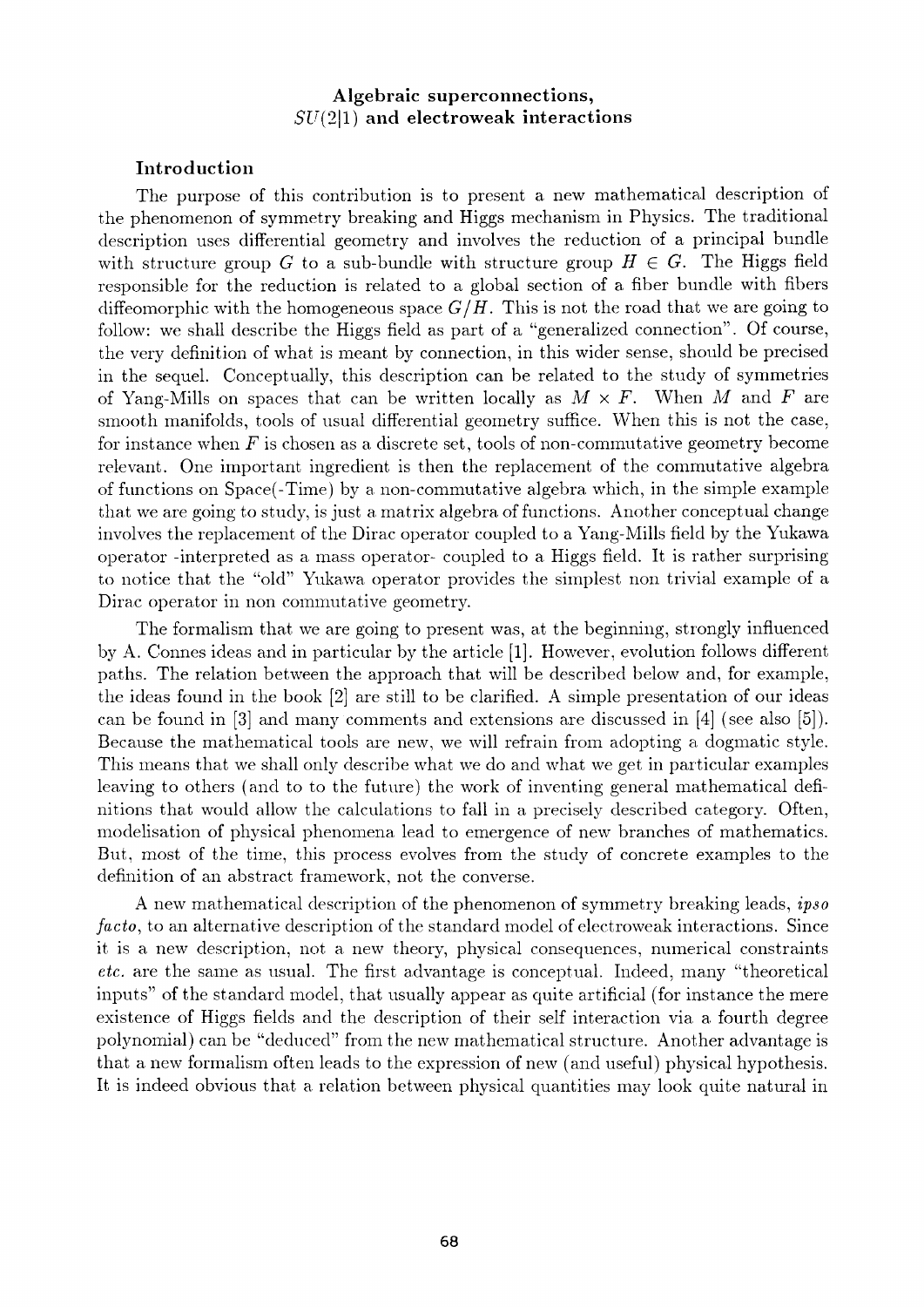one formalism and quite unnatural in another one. The full description of the Standard Model involves 18 parameters (and the minimal -and very natural- extension of the model incorporating right neutrinos involves 24 parameters). These parameters are independent and may be chosen at will. One should not forget that these parameters have also to be renormalized since one should not stop at the classical level but study the corresponding fully interacting quantum field theory. Any numerical constraint (even totally unrealistic from the physical point of view) between these independent parameters can be implemented at the quantum level and lead to a decent quantum field theory. Therfore there is no hope of deducing these values from perturbative quantum field theory alone. The value of these parameters are therefore taken from experiment (in those cases where experiment is precise enough .... This is of course rather sad. One possible belief is that a more fundamental theory (like superstrings) will allow one, someday to compute them. Another possible belief is that the collection of these (renormalized) parameters can be somehow guessed, in the sense that this collection of numbers would correspond to a precise "geometry" of Space-Time at small scale. Which kind of geometry to postulate is of course totally unknown, yet, but our hope is that the present description of symmetry breaking and the corresponding algebraico-geometrical interpretation of the Yukawa operator will be useful in this quest for uncovering the veil under which what we call "Nature" hides herself.

## The  $U(1) \times U(1)$  **example**

#### *The Dirac- Yukawa operator*

In the simplest non-trivial case, the Dirac-Yukawa operator coupled to a generalized connection and acting on the field  $\Psi$  will be written as

$$
\mathcal{P} = \begin{pmatrix} \mathcal{P} & \mu \\ \mu & \mathcal{P} \end{pmatrix} + g \left( \frac{i\gamma^{\mu} L_{\mu}}{\phi / \sqrt{2}} \begin{pmatrix} \frac{\phi}{\sqrt{2}} \\ i\gamma^{\mu} R_{\mu} \end{pmatrix} \right)
$$
\n
$$
\Psi = \begin{pmatrix} \psi_L \\ \psi_R \end{pmatrix} = \begin{pmatrix} \left( \frac{1 - \gamma_5}{2} \right) \psi \\ \left( \frac{1 + \gamma_5}{2} \right) \psi \end{pmatrix}
$$
\n(1)

Here  $\partial \theta = \gamma^{\mu} \partial / \partial x^{\mu}$  denotes the free (and massless) Dirac operator defined in flat Minkowski space,  $\mu$  is an arbitrary positive real number (to be interpreted as a mass),  $g$  is an arbitrary real number (to be interpreted as a coupling constant),  $\phi$  is a complex scalar field,  $L_{\mu}$  and  $R_{\mu}$  are the components of two 1-forms (to be interpreted in terms of  $U(1)$ -connections fields). Also,  $\gamma_5$  denotes the chirality operator of the complexified Clifford algebra (the dimension of the underlying manifold is indeed even),  $\psi_L$  and  $\psi_R$  are half spinors and  $\psi = \psi_L + \psi_R$  is a Dirac spinor.

The fermionic lagrangian may be defined as

$$
\mathcal{L}_{Fermion} = \overline{\Psi} \mathcal{D} \Psi
$$
  
=  $\overline{\psi} \gamma^{\mu} \partial_{\mu} \psi + i \frac{g}{\sqrt{2}} \overline{\psi} \mathcal{P} \psi - i \frac{g}{\sqrt{2}} \overline{\psi} \gamma_5 \mathcal{Z} \psi + m \overline{\psi} \psi + \frac{g}{\sqrt{2}} (\overline{\psi}_L \phi \psi_R + \overline{\psi}_R \overline{\phi} \psi_L)$  (2)

This describes one massive Dirac fermion of mass  $m = \mu$  with two bosonic fields  $P = \frac{(L+R)}{\sqrt{2}}$ and  $Z = \frac{(L-R)}{\sqrt{2}}$ . The mixing angle that comes out naturally is equal to  $\pi/4$ . If one sets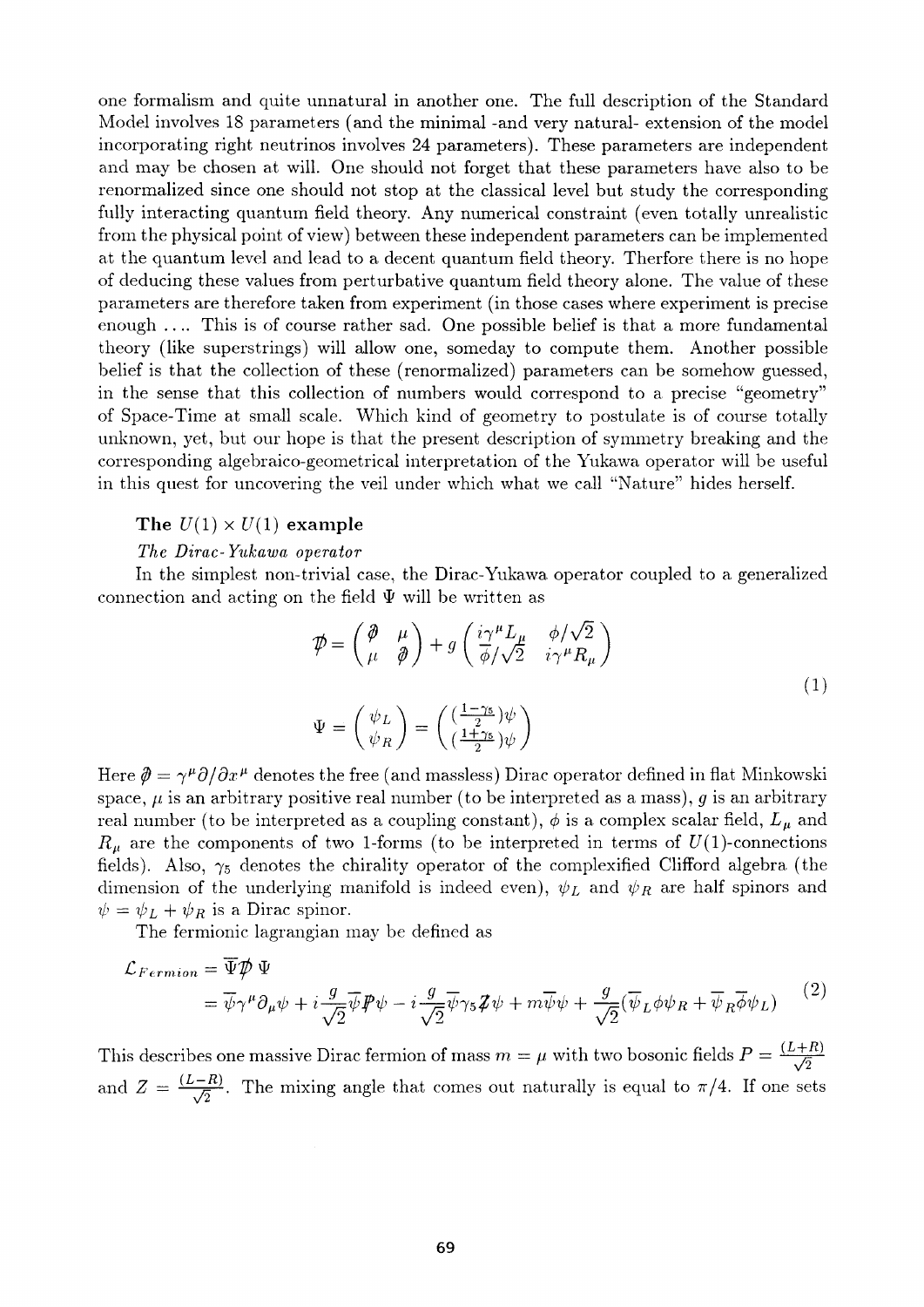$\phi' = \mu + \phi$  and express  $\mathcal{L}_{Fermion}$  in terms of  $\phi'$ , the massive term  $m\psi\psi$  disappears. By rescaling  $\mu$  and  $\phi$ , *i.e.*, by replacing them by  $k\mu$  and  $k\phi$ , with  $k \in R^+$ , we would get a mass term with  $m = k\mu$  and a coefficient in front of the Yukawa interaction term equal to  $\frac{g}{\sqrt{2}} = \frac{gm}{\mu\sqrt{2}}$  (so that it appears as proportionnal to the fermionic mass). We could have also introduced two coupling constants  $g_1$  and  $g_2$  (one for  $L_\mu$  and one for  $R_\mu$ ). In this case, the mixing angle between the two fields would have been arbitrary. Notice that the constant  $\mu$  in the expression of the Dirac-Yukawa operator appears as a discrete analogue of  $\hat{\phi}$  and that the scalar field  $\phi$  appears as a discrete analogue of the gauge fields  $L_{\mu}$  and  $R<sub>\mu</sub>$ . Therefore, the second term in the expression of the Dirac-Yukawa operator appears as expressiong the coupling of  $\Psi$  to a generalized connection incorporating scalar fields (0forms) and gauge fields (1-forms). Let us consider the associative algebra  $\mathcal{C}$  of  $2\times 2$  matrices generated by  $\Omega_+ = \begin{pmatrix} 0 & 1 \\ 0 & 0 \end{pmatrix}$  and  $\Omega_- = \begin{pmatrix} 0 & 0 \\ 1 & 0 \end{pmatrix}$ . We call  $I = \Omega_+ \Omega_- = \begin{pmatrix} 1 & 0 \\ 0 & 0 \end{pmatrix}$  and *Y* =  $\Omega$ <sub>-</sub> $\Omega$ <sub>+</sub> =  $\begin{pmatrix} 0 & 0 \\ 0 & 1 \end{pmatrix}$ . This associative algebra appears as a kind of discrete analogue of

the Clifford algebra since the second term of the Dirac-Yukawa operator can be considered as an element of the tensor product of two associative algebras: the usual Clifford algebra and *C*. Matrices  $\Omega_+$  and  $\Omega_-$  are then an analogue of the  $\gamma^\mu$ . This associative algebra *C* is also  $Z_2$  graded (the  $\Omega$ 's being odd by definition). Of course, it is enough to know the odd part to know the whole algebra. Whenever one has a  $Z_2$ -graded associative algebra, one may construct the corresponding Lie super-algebra by using graded commutators. In the present case, the situation is slightly too simple to exhibit generic features but it is clear that we get in this way is the Lie super-algebra  $SU(1|1)$ . This emergence of a Lie super-algebra comes only from the fact that we have an associative  $Z_2$ -graded algebra to start with and has nothing to do with supersymmetries (and we shall never try to gauge a Lie super-algebra).

#### *The generalized connection*

Rather than working with the Clifford algebra, we define the generalized connection in terms of 0-forms and 1-form as the antihermitian matrix

$$
\mathcal{A} = \begin{pmatrix} L & i\mu^{-1}\phi \\ i\mu^{-1}\overline{\phi} & R \end{pmatrix} \tag{3}
$$

Here *L* and *R* are dimensionless one-forms so that  $L_{\mu}$  and  $R_{\mu}$  defined by  $L = L_{\mu}dx^{\mu}$ and  $R = R<sub>\mu</sub> dx^{\mu}$  have dimension of a mass. A is an element of a Z<sub>2</sub>-graded associative and differential algebra that is constructed as the graded tensor product of two graded associative and differential algebras. The first is the algebra of  $2 \times 2$  complex matrices. Its  $Z_2$ -grading is defined as follows: even elements are diagonal matrices. The differential of a matrix *a* is defined as  $da = i[\eta, a]_S$ , where [.,.] denotes the graded commutator and where  $\eta = \cos \gamma \tau_1 + \sin \gamma \tau_2$ . Here  $\gamma$  denotes an arbitrary phase factor and  $\tau_{1,2}$  are Pauli matrices. For instance, chosing  $\eta = \tau_1$  leads to

$$
a = \begin{pmatrix} a_{11} & a_{12} \\ a_{21} & a_{22} \end{pmatrix}, da = i \begin{pmatrix} a_{21} + a_{12} & a_{22} - a_{11} \\ a_{11} - a_{22} & a_{21} + a_{12} \end{pmatrix}
$$
 (4)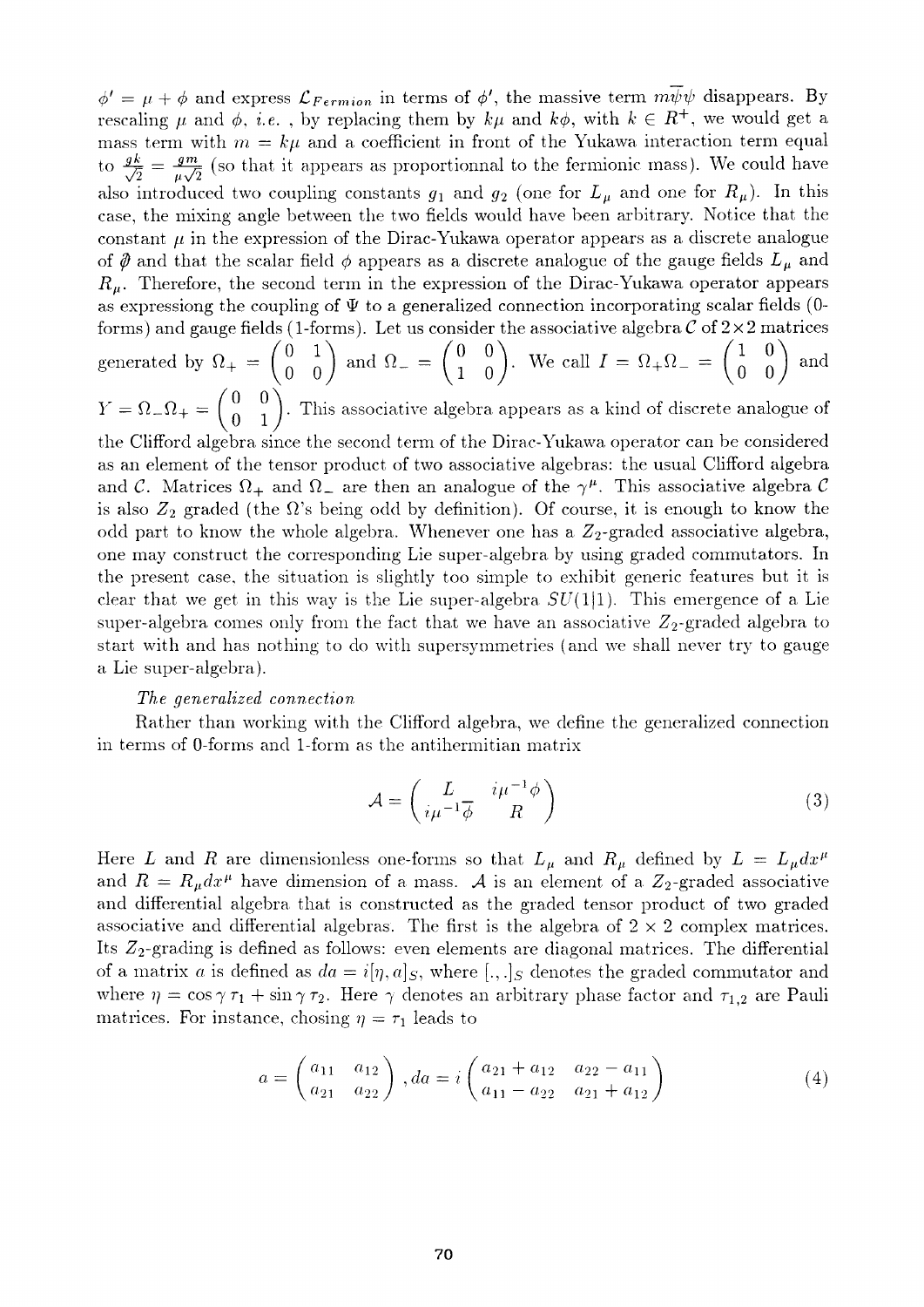It is easy to check that *d* is a graded derivation. The second graded differential associative algebra (that is even graded commutative in this case) is the algebra of differential forms. When x is a homogeneous element in a  $Z_2$ -graded algebra  $-i.e.$  when its grading is well defined- we call  $\partial x$  its  $Z_2$ -grading. The graded tensor product is defined as

$$
(a \otimes B) \odot (a' \otimes B') = (-1)^{\partial B \partial a'} (a \cdot a') \otimes (B \wedge B')
$$
 (5)

**and the differential as** 

$$
d(a\otimes B) = da\otimes B + (-1)^{\partial a}a\otimes dB \tag{6}
$$

For arbitrary matrices X and X' of differerential forms,

$$
X = \begin{pmatrix} A & C \\ D & B \end{pmatrix}, X' = \begin{pmatrix} A' & C' \\ D' & B' \end{pmatrix}
$$
 (7)

**one gets** 

$$
X \odot X' =
$$
\n
$$
\begin{pmatrix} A \wedge A' + (-1)^{\partial C} C \wedge D' & C \wedge B' + (-1)^{\partial A} A \wedge C' \\ D \wedge A' + (-1)^{\partial B} B \wedge D' & B \wedge B' + (-1)^{\partial D} D \wedge C' \end{pmatrix}
$$
\n(8)

**and** 

$$
dX = \begin{pmatrix} dA + i(e^{i\gamma}C + e^{-i\gamma}D) & -dC - ie^{-i\gamma}(A - B) \\ -dD + ie^{i\gamma}(A - B) & dB + i(e^{i\gamma}C + e^{-i\gamma}D) \end{pmatrix}
$$
(9)

It is easy to check that *d* is a graded derivation (for the total *2* grading). For more details, cf [3].

*Generalized curvature and bosonic lagrangian* 

**From the expression of the generalized connection** *A* **given previously and from the**  covariant derivative  $\nabla = d + \mathcal{A}$ , one gets  $\mathcal{F} = \nabla^2 = d\mathcal{A} + \mathcal{A} \odot \mathcal{A}$ . Explicitely, one finds

$$
\mathcal{F}_{11} = F^{L} - \mu^{-2}(\mu(e^{i\gamma}\phi + \overline{e^{i\gamma}\phi}) + \phi\overline{\phi})
$$
  
\n
$$
\mathcal{F}_{12} = -i\mu^{-1}(\nabla\phi + \mu e^{-i\gamma}(L - R))
$$
  
\n
$$
\mathcal{F}_{21} = -i\mu^{-1}(\nabla\overline{\phi} - \mu e^{i\gamma}(L - R))
$$
  
\n
$$
\mathcal{F}_{22} = F^{R} - \mu^{-2}(\mu(e^{i\gamma}\phi + \overline{e^{i\gamma}\phi}) + \overline{\phi}\phi)
$$
\n(10)

with

$$
\nabla \phi = d\phi + L\phi - \phi R
$$
  

$$
\nabla \overline{\phi} = \overline{\nabla \phi} = d\overline{\phi} - \overline{\phi}L + R\overline{\phi}
$$
 (11)

The Yang-Mills action itself is defined as

$$
\mathcal{L} = \|\mathcal{F}\|^2 \doteq Tr \langle \overline{\mathcal{F}}, \mathcal{F} \rangle = \|\mathcal{F}_{11}\|^2 + \|\mathcal{F}_{12}\|^2 + \|\mathcal{F}_{21}\|^2 + \|\mathcal{F}_{22}\|^2 \tag{12}
$$

where  $\overline{\mathcal{F}}$  denotes the hermitian conjugate of  $\mathcal{F}$ . The symbol  $\langle , . \rangle$  refers to a global scalar product in the exterior algebra. Clearly *p*-forms and *q*-forms are orthogonal whenever  $p \neq q$ and the scalar product in teh space of 1-forms is directly defined *via* the space-time metric.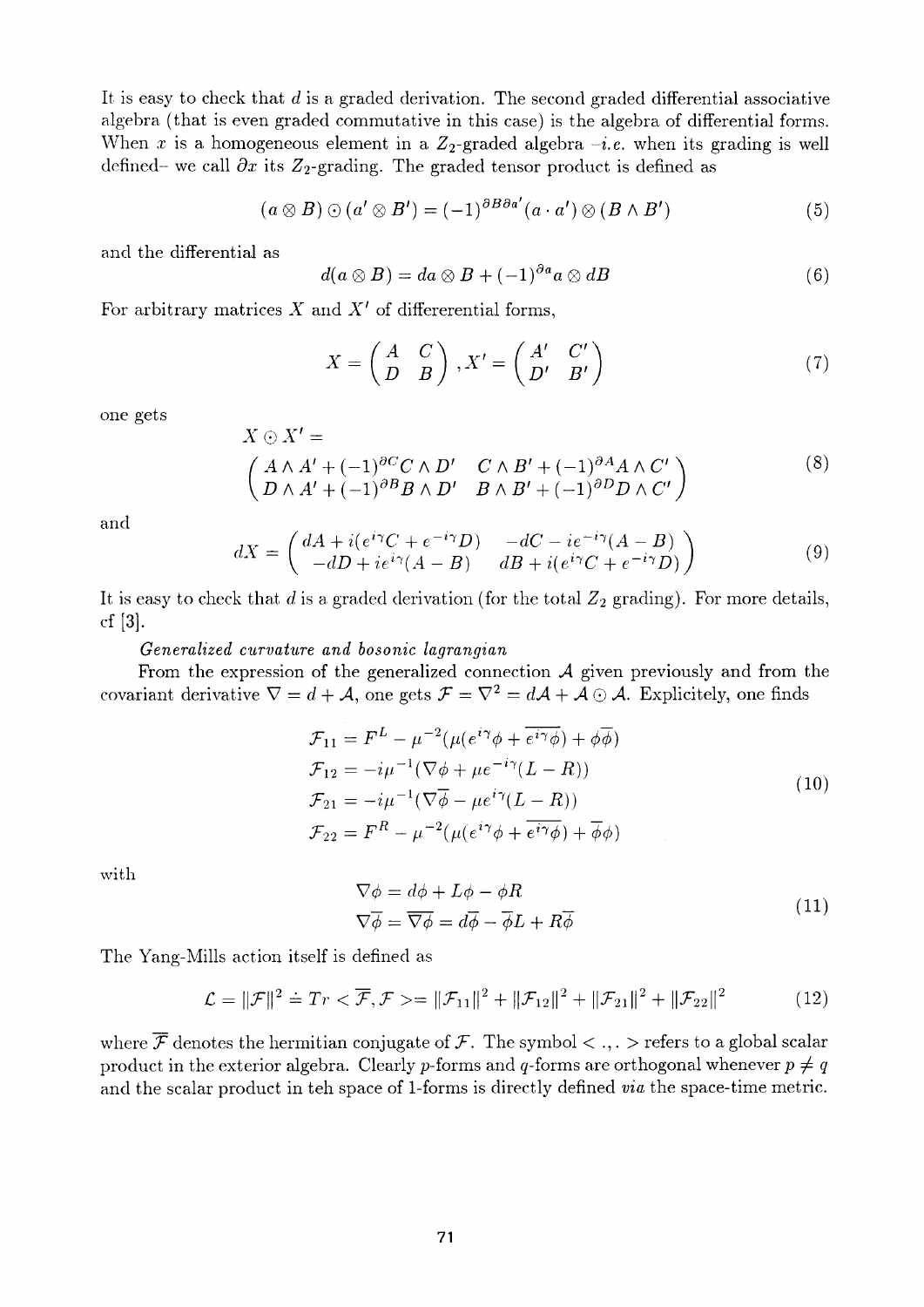However one is free to introduce unrelated scaling factors  $r_0$ ,  $r_1$  and  $r_2$  in the definition of scalar products of 0-forms, 1-forms, and 2-forms. The factor  $r_2$  can be reabsorbed in a global rescaling of the bosonic lagrangian and one gets

$$
\mathcal{L} = -\frac{1}{4} \left( (F_{\mu\nu}^L)^2 + (F_{\mu\nu}^R)^2 \right) + 2r_1^2 \overline{D_\nu \phi} D^\nu \phi + 2r_0^2 (\mu (e^{i\gamma} \phi + \overline{e^{i\gamma} \phi}) + \phi \overline{\phi})^2 \tag{13}
$$

with

$$
D_{\nu}\phi = \nabla_{\nu}\phi + \mu e^{-i\gamma}(L_{\nu} - R_{\nu})
$$
  
\n
$$
D_{\nu}\overline{\phi} = \overline{D_{\nu}\phi} = \nabla_{\nu}\overline{\phi} - \mu e^{i\gamma}(L_{\nu} - R_{\nu})
$$
\n(14)

It is convenient to introduce coupling constant  $\mathcal{L} = 1/g^2 ||\mathcal{F}||^2$  and to rescale the Yang-Mills fields by setting  $iL = L^{out}/g$  and  $iR = R^{out}/g$ . We introduce a factor i so that L and *R* are hermitian and also rescale the scalar field in order to get a conventional kinetic energy term in the Lagrangian. We therefore obtain a  $U(1) \times U(1)$  Yang-Mills action with a symmetry breaking Higgs potential. The potential is already shifted onto an absolute minimum, no further shift is necessary. As it is clear from the above expressions, the freedom of choice for  $\gamma$  in the definition of the derivation d on the algebra of  $2 \times 2$  matrices amounts to choose the position of the vacuum (the origin) on the circle of minima of the potential. The gauge field *L — R* becomes massive since a term *(L — R)<sup>2</sup>* appears in the Lagrangian. To get a kinetic term that is diagonal in the dynamical variables, one redefines the fields as follows

$$
Z = (R - L)/\sqrt{2} \ P = (L + R)/\sqrt{2} \tag{15}
$$

Because of the freedom in the definition of the scalar product in the space of differential forms (constants  $r_0, r_1$ ), the mass of the Higgs particle associated with the field  $\phi$  and the mass of the  $Z$  are not related (and are not related with the mass of the lepton). However, one can play with the idea of imposing a "natural" scalar product . . . Also, the back-shifted lagrangian is unvariant under  $U(1) \times U(1)$  and gauge freedom alone allows one to rescale differently the gauge fields, *i.e.* to introduce two independent coupling constants, thus destroying the value  $\theta = \pi/4$  found for the mixing angle. This is however quite unnatural, considering the way we obtained the lagrangian.

#### **Generalizations**

The approach followed in the previous section can be carried out as soon as we have a  $Z_2$ -graded differential associative algebra to start with. One can then, in turn, build the corresponding Lie super-algebra generated by graded commutators. The previous construction rests on the structure given by an associative algebra and the corresponding Lie super-algebra is only a by-product. However, for model building purposes, it is convenient to start from the data given by a Lie super-algebra and one of its representations. The reason is that finite dimensional Lie super-algebras have been classified and their representations are known. Our building receipe can therefore be described as follows. 1) Choose a Lie super-algebra 2) Choose a representation (reducible or not). 3) Consider the odd generators in this representation (call them  $\Omega$ ) and build the *associative* algebra generated by these  $\Omega$ 's. 4) This algebra is  $Z_2$  graded and one can give it the structure of a graded differential algebra by mimicking the construction explained previously. If its dimension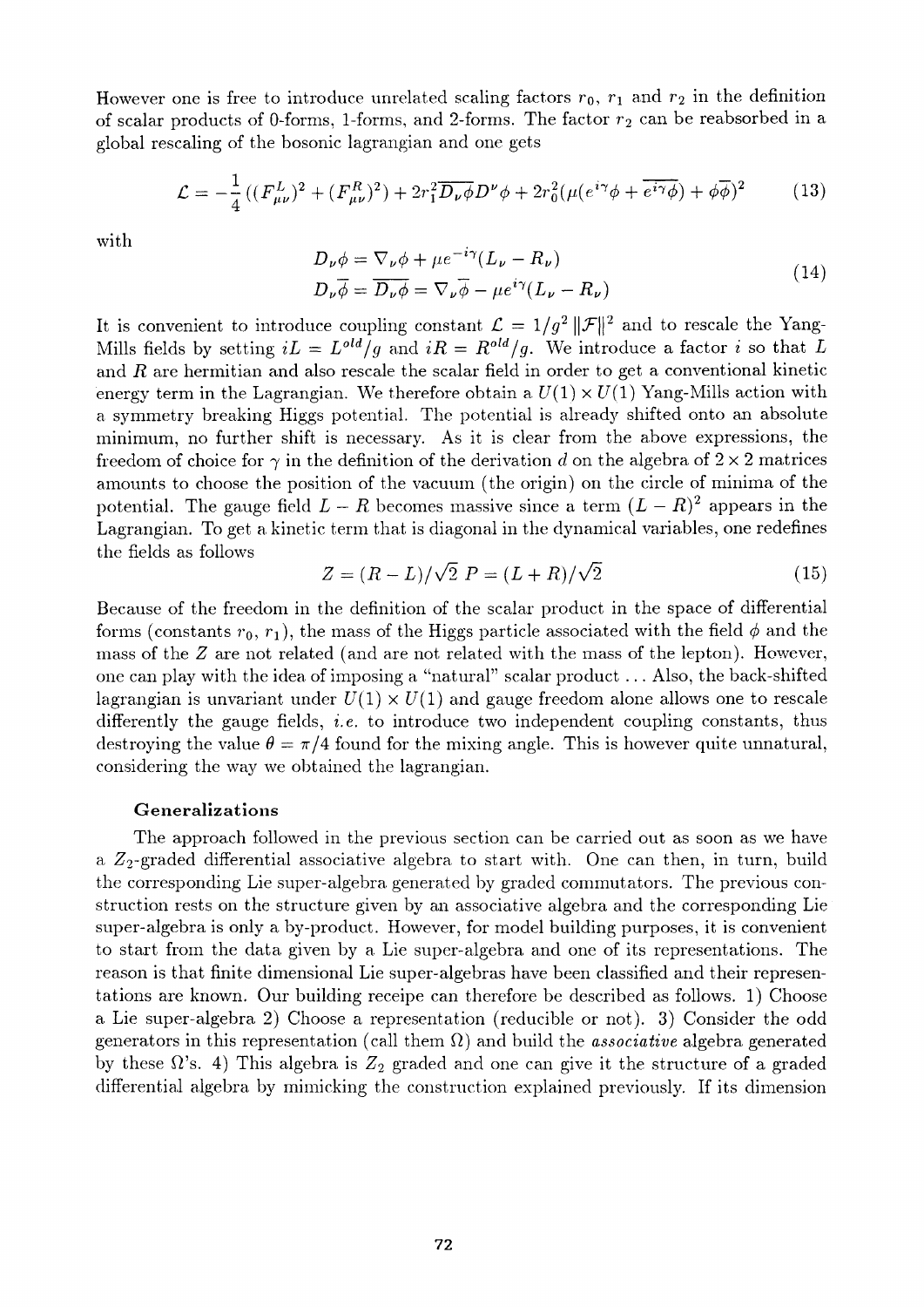is even  $(2N \times 2N)$  matrices) one can can consider it has a  $2 \times 2$  matrix whose elements are blocks. If its dimension is odd, one can embedd it in even dimension by adding a line and a raw of zeros. The definition of the  $Z_2$ -grading and of the differential then exactly follows the description given in the last section (provided we think in terms of  $2 \times 2$  blockmatrices). If the dimension is even, one defines the covariant differential as  $\nabla = d + A$  and gets, as before, the curvature  $\mathcal{F} = d\mathcal{A} + \mathcal{A} \odot \mathcal{A}$ . If the dimension is odd, the problem is that the *d* of a matrix that has a last line and last column filled with zeros does not have the same structure. One has then to define the covariant derivative as  $\nabla = p d + A$  where  $p$  is the projector that projects back onto the space of matrices of interest (we suppose that  $A = p A p$ . For instance, in the case of  $3 \times 3$  matrices embedded into  $4 \times 4$  matrices, one takes  $p = diag(1,1,1,0)$ . Then  $\mathcal{F} = \nabla^2$  is not given by the previous equation but by  $\mathcal{F} = d\mathcal{A} + \mathcal{A} \odot \mathcal{A} + p dp dp$ . This is similar to what happens when one performs differential geometric calculations in a smooth manifold while using a description that is not intrinsic but that uses explicitely some kind of embedding. In all cases anyway, one gets as structure group the group whose Lie algebra corresponds to the even part of the Lie super-algebra we started with. The difference between the choice of one representation or another is reflected in the pattern of quantum numbers and mixing angles that emerges.

# The  $SU(2) \times U(1)$  example

The Lagrangian describing electroweak interactions (the standard model) can be recovered by following the previous method. One may start with the Lie super-algebra  $SU(2|1)$ . Its use in weak interactions was advocated long ago *(cf.* [6-8]) but its meaning was not correctly recognized since many physicists tried (without succès) to gauge it. Needless to say, this is of course not what we intend to do. In all cases, *(i.e.* for different choices of -graded- representations), the emerging bosonic lagrangian will be the same and is the Lagrangian of the Standard Model *(cf.* [4] for details). The only gauge invariance of the theory is described by the group  $SU(2) \times U(1)$ . In all cases the graded sum of weak hypercharges vanishes (this means physically that the average electric charge of left handed particles is equal to the average electric charge of right handed particles). Let us consider the associative algebra C. It is generated by four elements that we call  $\Omega_{\pm}$  and  $\Omega'_{+}$ . We set

$$
\{\Omega_{\pm}, \Omega_{\pm}\} = \{\Omega_{\pm}, \Omega_{\mp}\} = \{\Omega'_{\pm}, \Omega'_{\pm}\} = \{\Omega'_{\pm}, \Omega'_{\mp}\} = 0
$$
\n(16)

and call

$$
Y = {\Omega_+, \Omega'_+ } + {\Omega_-, \Omega'_+ }
$$
  
\n
$$
2I_3 = {\Omega_+, \Omega'_- } - {\Omega_-, \Omega'_+ } \n\sqrt{2}I_{\pm} = {\Omega_{\pm}, \Omega'_{\pm} }
$$
\n(17)

We also set  $Q = \{\Omega_+, \Omega_-' \} = I_3 + Y/2$ . The generator *Y* is called weak hypercharge and *Q* is the electic charge. In all the cases that we consider next (except in the last paragraph) the Lie super-algebra generated by  $\Omega_{\pm}$ ,  $\Omega'_{\pm}$ ,  $I_{\pm}$ ,  $I_3$  and *Y* is isomorphic with  $SU(2|1)$ . The associative algebra generated by the  $\Omega$ 's is of course bigger. It may be of interest to notice that, in any representation of this Lie super-algebra, the  $\Omega$ 's satisfy two non trivial polynomial relations: the first is of degree 4 and the other of degree 6. These two relations are related to the existence of Casimir operators [9] of degree 2 and 3 in *SU(2\1).* Being of degree 2 or 3 in the generators of the Lie super-algebra means indeed being of degree 4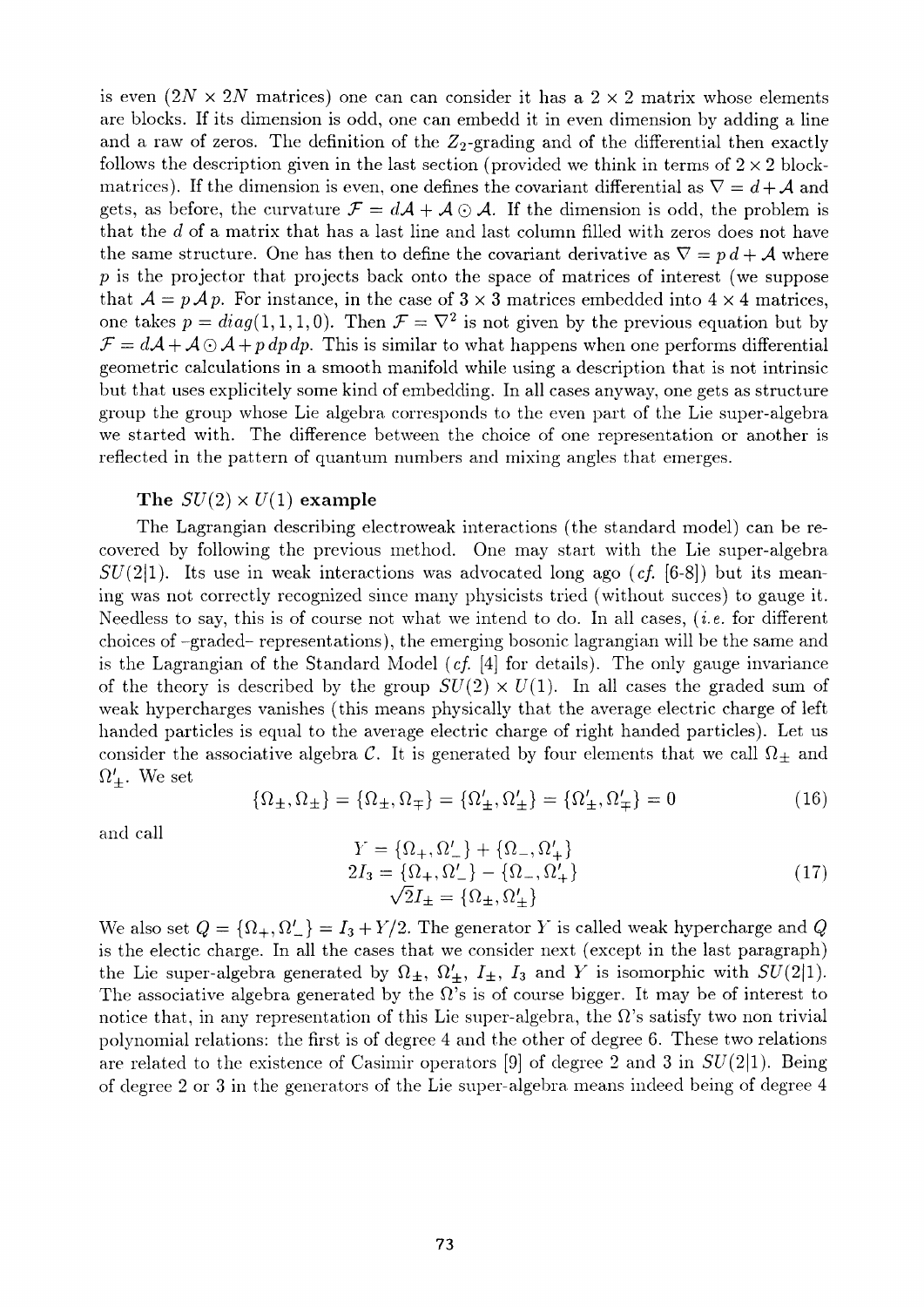or 6 in terms of the matrices  $\Omega$  since even generators of  $SU(2|1)$  are themselves expressed as expressions of degree two in terms of the odd ones.

#### *Elementary leptons.*

The  $\Omega$  matrices are described by

$$
P\left(\begin{array}{cc} \mathbf{0}_{2\times 2} & \left(\begin{array}{c} \Omega'_{-} \\ -\Omega'_{+} \end{array}\right) \\ \left(\begin{array}{cc} \Omega_{+} & \Omega_{-} \end{array}\right) & 0 \end{array}\right) P^{-1} = \left(\begin{array}{cc} \mathbf{0}_{2\times 2} & \left(\begin{array}{c} \Omega'_{-}/\alpha \\ -\Omega'_{+}/\alpha \end{array}\right) \\ \left(\begin{array}{cc} -\alpha\Omega_{+} & \alpha\Omega_{-} \end{array}\right) & 0 \end{array}\right) (18)
$$

Here  $P = diag(1,1,\alpha)$  where  $\alpha$  is an arbitrary constant. The notation means that, in order to get the expression of the generator  $\Omega_{+}$ , for example, one replace the symbol  $\Omega_{+}$ by 1 in the previous matrix and the others by 0. In the present case, one gets  $Y =$  $diag(-1,-1,-2)$  and  $Q = diag(-1,0,-1)$ . This corresponds to the (one of the two) fundamental representations  $[\ell]$  of  $SU(2|1)$  which is of dimension 3. It is non-typical (the number of right-handed fields is not equal to the number of and left-handed fields). Under  $SU(2) \times U(1)$  we have the branching rule

$$
[\ell] \longrightarrow (I = \frac{1}{2})_{y=-1} \oplus (I = 0)_{y=-2}
$$
\n(19)

This describes therefore a left doublet  $(e_L, \nu_L)$  and a right singlet  $(e_R)$ . The other fundamental representation gives hypercharges  $Y = diag(1, 1, 2)$  and therefore describes the corresponding antiparticles. Actually, it is natural to explicitely add both contributions to get the leptonic Lagrangian [4]. The generalized connection reads

$$
\mathcal{A} = \begin{pmatrix} \mathbf{L} & i\mu^{-1}\Phi \\ i\mu^{-1}\overline{\Phi} & \mathbf{R} \end{pmatrix}, \ \Phi = \begin{pmatrix} \phi_0 & 0 \\ \phi_+ & 0 \end{pmatrix}
$$
(20)

where **L** and **R** anti-hermitian  $2 \times 2$  matrices. Therefore

$$
\mathcal{A} = \begin{pmatrix} \frac{i}{\sqrt{2}} \overrightarrow{\tau} \overrightarrow{W} + \frac{i}{\sqrt{6}} \mathbb{1}W_8 & \frac{i}{\mu} \begin{pmatrix} \phi_0 & 0 \\ \phi_+ & 0 \end{pmatrix} \\ \frac{i}{\mu} \begin{pmatrix} \overrightarrow{\phi}_0 & \overrightarrow{\phi}_- \\ 0 & 0 \end{pmatrix} & \begin{pmatrix} +\frac{2i}{\sqrt{6}} W_8 & 0 \\ 0 & 0 \end{pmatrix} \end{pmatrix}
$$
(21)

We denoted by  $W_8$  the abelian gauge field associated with the  $U(1)$  gauge field because of the formal analogy with Gell-Mann matrices. Notice that  $A$  contains a line and a raw of zeros, but it is convenient to keep them in order to use the results of the previous section. One then computes the curvature  $\mathcal F$  as it was explained previously and obtains the expression of the bosonic lagrangian of the Standard Model. Massive gauge fields are, here again, described by a term  $(L - R)^2$ , *i.e.*, one gets a term proportionnal to  $(W_1^2 + W_2^2 + (W_3 - \frac{1}{\sqrt{6}}W_8)^2)$ . To diagonalize the kinetic term for the gauge fields, one sets

$$
Z = -\cos\theta W_3 + \sin\theta W_8
$$
  
\n
$$
P = \sin\theta W_3 + \cos\theta W_8
$$
  
\n
$$
\theta = \frac{\pi}{6}
$$
\n(22)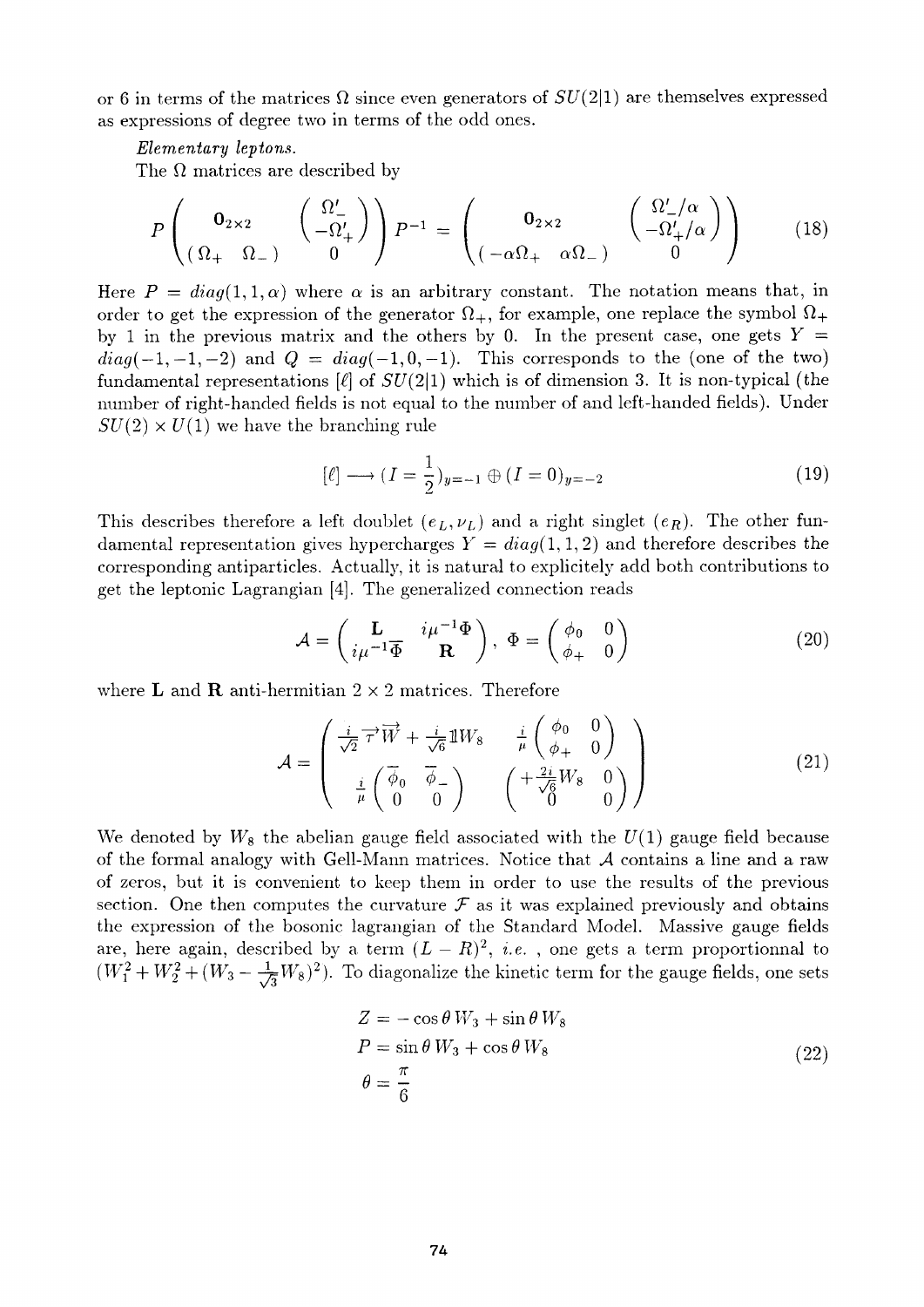One can also define as usual  $W_{\pm} = \frac{1}{\sqrt{2}}(W_1 \pm iW_2)$ . Notice finally that the mass term for leptons comes only from the neutral Higgs field so that the mass matrix is  $\mu(\Omega_+ + \Omega_-')$ .

### *Quarks.*

The calculations are very similar.  $\Omega$  matrices are given by

$$
\mu P \cdot \begin{pmatrix} \mathbf{0}_{2\times 2} & \left(\frac{\frac{2}{3}\Omega_{+} + \frac{1}{3}\Omega_{+}^{\prime}}{\frac{2}{3}\Omega_{-} - \frac{1}{3}\Omega_{-}^{\prime}}\right) \\ \left(\frac{\Omega_{-}^{\prime}}{\Omega_{-} - \Omega_{+}}\right) & \mathbf{0}_{2\times 2} \end{pmatrix} \cdot P^{-1} \tag{23}
$$

Here P is the matrix  $diag(1, 1, \alpha, \beta)$  and the two arbitrary constants that enter its expression come from the arbitrariness in the normalization of scalar products between the representation spaces  $I = 0$  and  $I = 1/2$  of  $SU(2)$ . Two representations differing by the action of P are equivalent but not unitarily equivalent. The above matrices  $\Omega$  generate an algebra C of  $4 \times 4$  matrices acting on a graded vector space [q] of dimension 4. One gets here  $Y = diag(1/3, 1/3, 4/3, -2/3)$  and  $Q = diag(2/3, -1/3, 2/3, -1/3)$  which is the right pattern for quarks. Again, notice that  $\Sigma_L Y = \Sigma_R Y$ . This corresponds to the (one of the two) fundamental representations of  $SU(2|1)$  which is of dimension 4. It is typical (the number of right-handed fields is equal to the number of and left-handed fields, here 2). *C* contains *SU(2\1)* and in particular an homomorphic image of the Lie algebra of  $SU(2) \times U(1)$ . Under this Lie algebra we have the branching rule (with  $y = 1/3$ )

$$
[q] \longrightarrow (I = \frac{1}{2})_y \oplus (I = 0)_{y-1} \oplus (I = 0)_{y+1}
$$
 (24)

This therefore describes a doublet of left-handed quarks along with their right-handed partners. The calculation to be carried out in the bosonic sector is analoguous to the one done previously. The only difference is that the natural mixing angle turns out to be defined by  $tan^2\theta = 9/11$ . More generally it is easy to show that, with the gauge group  $SU(2) \times U(1)$  and for given  $I_3$  and *Y* generators, one gets tan<sup>2</sup>  $\theta = Tr I_3^2 / Tr(Y/2)^2$ . There is also a corresponding representation describing antiquarks and it is natural to explicitely add both contributions to get the Lagrangian for quarks [4].

#### *A more general example.*

We now discuss a more general example incorporating color degrees of freedom, right neutrinos and family mixing in both quark and leptonic sectors. This corresponds to an algebra of  $48 \times 48$  matrices acting on a graded vector space of dimension  $48 = 24 + 24$ with an equal number of "left" and "right" dimensions. We shall not give here the full matrix structure for the matrices  $\Omega$  but just mention that calculation of  $Y$  and  $Q$  and of the branching rules show that it describes three families of quarks  $[q_1]$ ,  $[q_2]$ ,  $[q_3]$  coming in three colors with mixing between generations (we use the notation  $[q_1] \notin [q_2] \notin [q_3]$  to indicate that it should correspond to a reducible (but indecomposable) representation of  $SU(2|1)$  (cf. [10]). The restriction of the  $\Omega$  matrices to the corresponding subspace have the following structure (each block refers to a  $4 \times 4$  matrix):

$$
P \cdot \begin{pmatrix} A & B & B \\ 0 & A & B \\ 0 & 0 & A \end{pmatrix} \cdot P^{-1}
$$
 (25)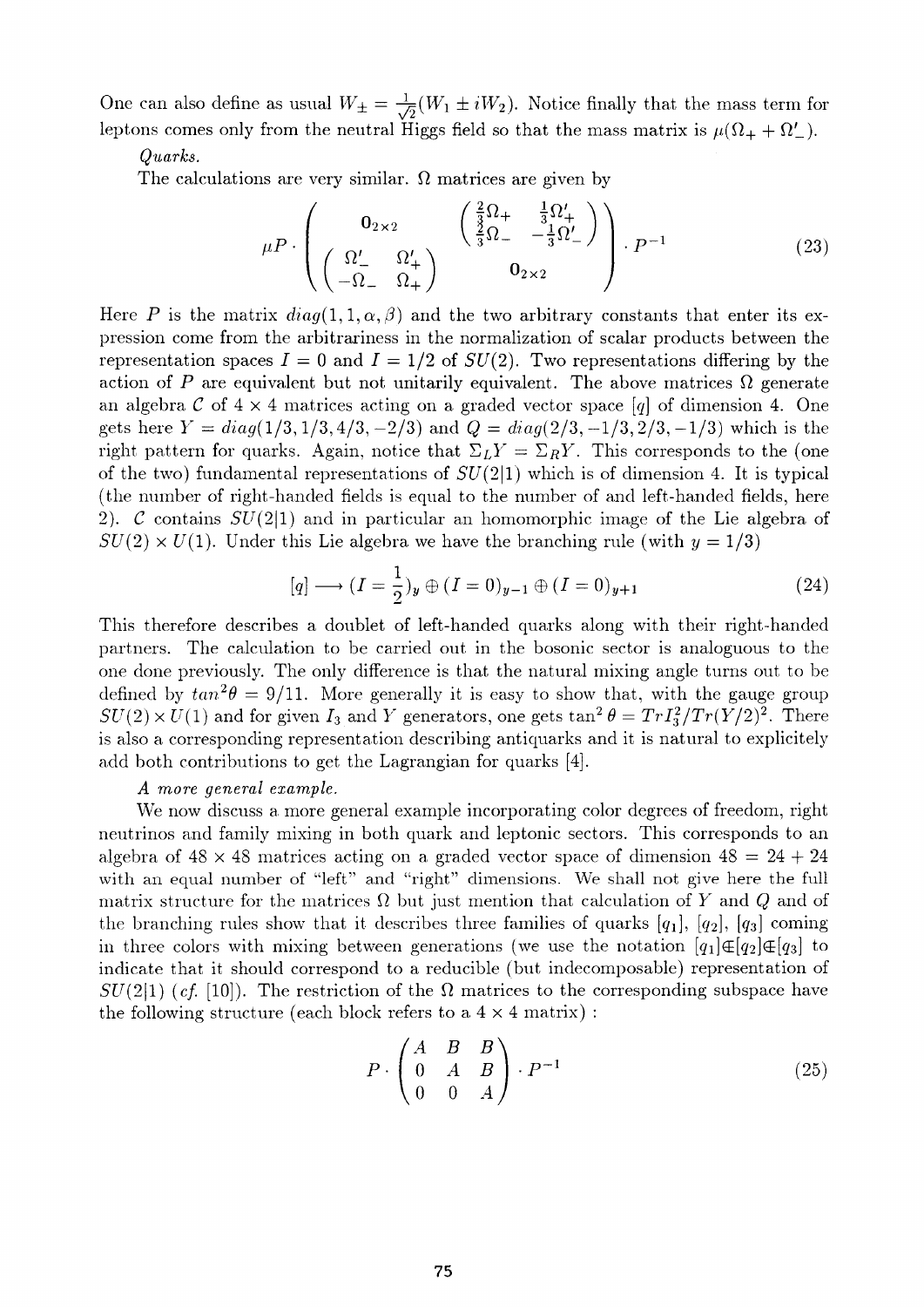where P is an invertible matrix, involving constants  $\alpha$ ,  $\beta$ , *etc.* and blocks A and B are given by

$$
A = \begin{pmatrix} \mathbf{0}_{2\times 2} & \left(\frac{\frac{2}{3}\Omega_{+}}{\frac{3}{3}\Omega_{-}} - \frac{1}{3}\Omega_{-}'\right) \\ \left(\begin{array}{cc} \Omega_{-}' & \Omega_{+}' \\ -\Omega_{-} & \Omega_{+}' \end{array}\right) & \mathbf{0}_{2\times 2} \end{pmatrix} \quad ; \quad B = \begin{pmatrix} \mathbf{0}_{2\times 2} & \left(\begin{array}{cc} \Omega_{+} & -\Omega_{+}' \\ \Omega_{-} & \Omega_{-}' \end{array}\right) \\ \left(\begin{array}{cc} \Omega_{-}' & \Omega_{-}' \\ -\Omega_{-} & \Omega_{+}' \end{array}\right) & \mathbf{0}_{2\times 2} \end{pmatrix} \tag{26}
$$

**We also want to describe three extended families of leptons, each family being denoted**  by  $([\ell] \notin [1])$  where [1] refers to the trivial representation and descibes a right-handed neu**trino (with zero hypercharge and isospin) which has interactions with the other leptons via Yukawa couplings as well as a direct coupling to its left-handed partner. The restriction**  of the  $\Omega$  matrices to the corresponding subspace reads

$$
\begin{pmatrix}\n0_{2\times2} & \left(\frac{\Omega'_{-}/\alpha}{-\Omega'_{+}/\alpha}\right) & \left(\frac{\varepsilon\Omega_{-}}{\varepsilon\Omega_{+}}\right) \\
(-\alpha\Omega_{+} & \alpha\Omega_{-}) & 0_{2\times2} \\
0 & 0 & 0\n\end{pmatrix}
$$
\n(27)

Moreover the several extended leptonic families may interact via these neutrinos. What we get at the end is therefore a description of 24 elementary particles schematized as

$$
3([q_1] \oplus [q_2] \oplus [q_3]) \oplus ([\ell_1] \oplus [1]) \oplus ([\ell_2] \oplus [1]) \oplus ([\ell_3] \oplus [1])
$$
\n(28)

Here again, the symbol  $\oplus$  refers to the existence of reducible but indecomposable *(i.e.* not fully reducible) representations. Here again, the definition of the matrices  $\Omega$  incorporate a number of (arbitrary) parameters that can be interpreted later in terms of masses and mixing matrices for quarks and leptons. Although we have no room for this discussion here, we want to point out that such indecomposable representations imply (in the case of quarks) the existence of a non diagonal *Y* generator. The corresponding (unwanted) contributions may be cancelled by taking into account the contribution of a representation describing the anti-fermions. The number of parameters of the model is now 24 (another 24!) since, on the top of the usual parameters of the Standard Model, we have the three masses of the (Dirac) neutrinos and the four parameters entering the Kobayashi-Maskawa like matrix for leptons. One may notice that for a family of particles incorporating leptons and anti-quarks, one gets  $\Sigma_L Y^3 = \Sigma_R Y^3$  as it should (cancellation of the anomalies). The value found for the Weinberg mixing angle is now  $tan^2\theta = 3/5$  -use the general formula given previously– *i.e.*  $sin^2\theta = 3/8$ . The existence or not of right neutrinos do not modify this calculation. As already mentionned in the introduction, this value 3/8 is "natural" in the present approach but cannot be justified on the grounds of gauge invariance alone that would allow for arbitrary rescalings of the different components of the non-simple Lie group  $SU(2) \times U(1)$ . Notice also that the  $12 + 4 + 4 = 20$  parameters describing masses and mixing parameters are encoded in the matrix  $\Omega_{+} + \Omega'$ . From the present point of view, this matrix (directly related to the matrix of Yukawa coupling constants in the usual approach) appears as part of a kind of discrete Dirac operator whose modulus is related to particle masses and whose phase is related to the Kobayashi-Maskawa-Cabibbo mixing coefficients. Since the value of these parameters lies anyway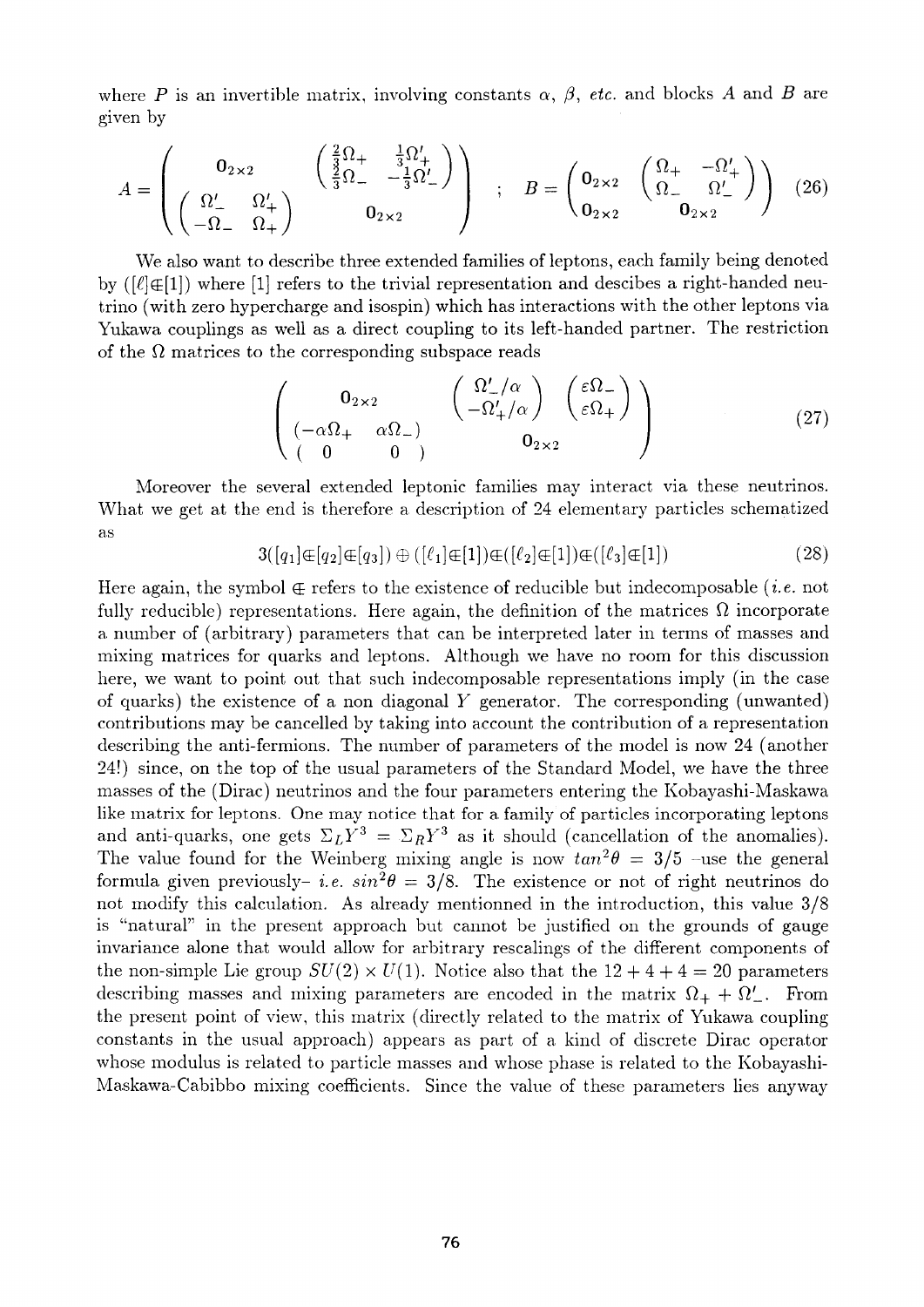beyond quantum field theory (their renormalized values may be postulated at will without harming the corresponding quantum field theory), it is tempting to hope that these physical values (that are still unknown, because of experimental incertainties and because it is not obvious how to reconstruct the previous operator from the usually tabulated quantities) characterizing the structure of Space-Time at very small distances should correspond to a mathematically natural (meaning here aesthetic) discrete Dirac operator describing an exceptionnally simple "non-commutative" -or discrete- geometry. This hope motivates the search for educated ansatz concerning the structure of this operator. For instance, in the case of only two generations of quarks, postulating a very natural ansatz leads to a calculation [4] of the Cabibbo angle in good agreement with experiment. One finds

$$
|\theta_c| = \frac{1}{2} \left[ \arcsin \frac{2\sqrt{m_d m_s}}{m_d + m_s} - \arcsin \frac{2\sqrt{m_u m_c}}{m_u + m_c} \right] \approx \sqrt{\frac{m_d}{m_s}} - \sqrt{\frac{m_u}{m_c}} \tag{29}
$$

This may be taken as a good indication that something simple has still to be discovered in the physical and mathematical structures of the Standard Model.

#### **A non physical example**

Incorporating color degrees of freedom is done by considering a separated *SU(3)* gauge group (or a separated associative algebra of  $3 \times 3$  matrices). Some new ideas in this direction recently appeared ([2]). We shall not discuss them here. However, in order to prevent possibly wrong extrapolations and also for the sake of illustrating again some general features of our construction, we consider the following example (that will turn out to have nothing to do with particle physics and the Standard Model). Let us start with the Lie super-algebra  $SU(3|2)$  or better, consider its odd generators along with the associative algebra C they generate. It acts on a vector space of dimension  $5 = 3 + 2$  (this could describe for instance a fermionic multiplet containing three left-handed fermions and two right-handed ones). The emerging gauge group is  $G = SU(3) \times SU(2) \times U(1)$  with gauge fields respectly denoted by  $W_{\alpha}$ , with  $\alpha \in \{1, 2, ..., 8\}$ ,  $A_i$ , with  $i \in \{1, 2, 3\}$  and a field  $U_{15}$ . Again, by adding a line and a column of zeros, one can consider the corresponding matrices as  $2 \times 2$  matrices, each element being a  $3 \times 3$  block. Spontaneous breaking of the symmetry leads from  $SU(3) \times SU(2) \times U(1)$  to a  $SU(2) \times U(1)$  subgroup whose embedding is specified below. Indeed, a subset of the gauge fields becomes massive (there is a  $(L-R)^2$ term in the lagrangian). It is easy to see that one gets a mass term proportionnai to

$$
(W_1 - A_1)^2 + (W_2 - A_2)^2 + (W_3 - A_3)^2 + \Sigma W_{\alpha=4}^7 W_{\alpha}^2 + (W_8 - W_{15}/\sqrt{15})^2 \tag{30}
$$

This gives four -unmixed- massive gauge fields, three massive gauge fields -with a mixing angle of  $\pi/4$ - and one massive gauge field -with a mixing angle defined by  $tan\theta = \frac{1}{\sqrt{5}}$ . Four gauge fields -corresponding to an  $SU(2) \times U(1)$  subgroup - stay massless, namely  $i \in \{1,2,3\}$  and the abelian field  $\frac{1}{\sqrt{6}}W_8 + \frac{5}{\sqrt{6}}W_{15}$ .

Needless to say -and despite of the emergence of a familiar structure group- the pattern of symmetry breaking exhibited in this last example has nothing to do with the one usually associated with the description of strong and electrowek interactions!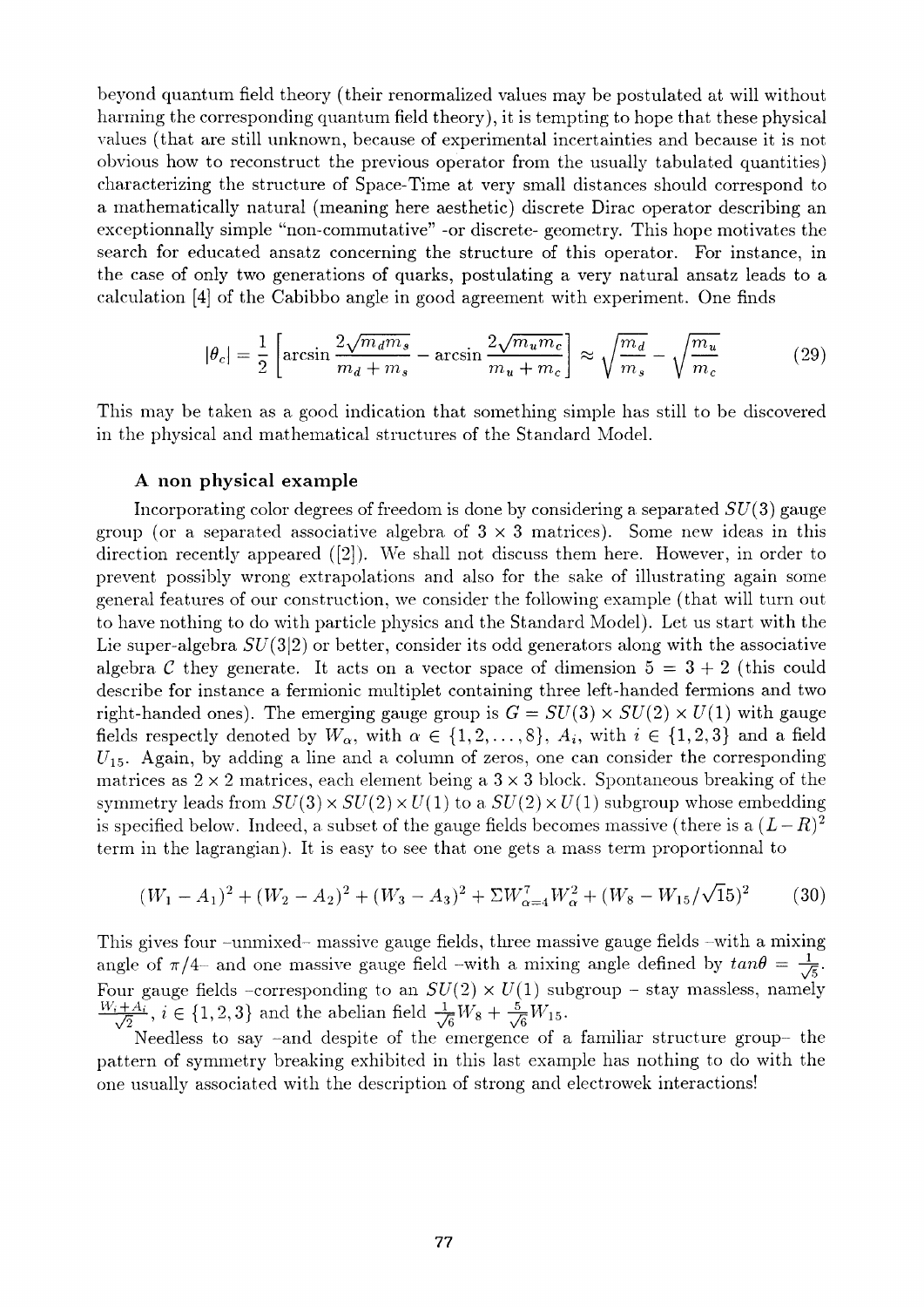# **Remarks**

The fact that it is possible to write the whole lagrangian (bosonic as fermionic) describing gauge theories with symmetry breaking in terms of very simple structures using non-commutative geometry suggests that an analoguous reformulation could be usefull at the quantum field theory level (quantum effective action). This is clearly to be investigated. We hope that the present exposition will trigger new ideas and research in these "non-commutative directions".